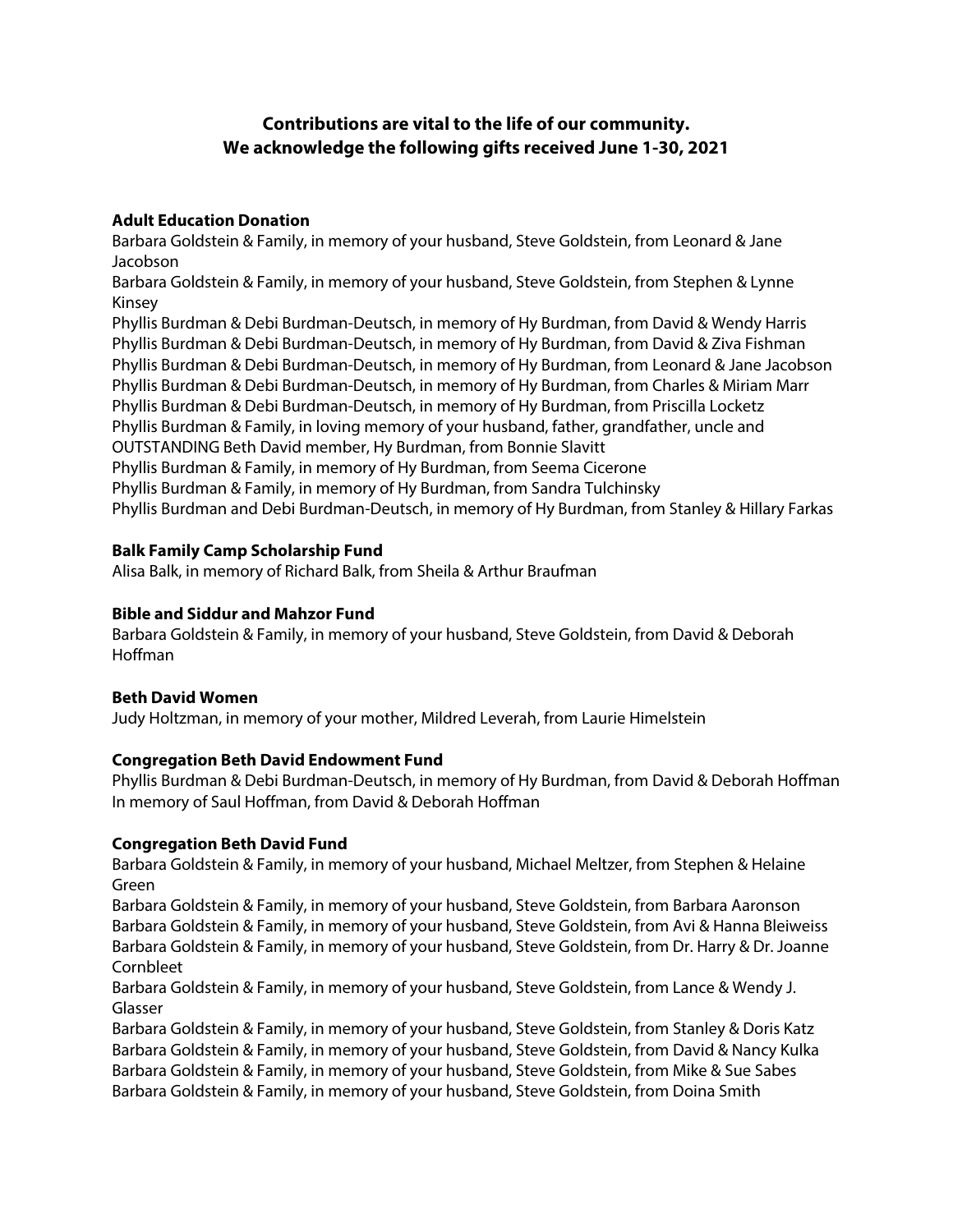Sylvia Meltzer & Family, in memory of your husband, Michael Meltzer, from Neal & Terry Cabrinha Sylvia Meltzer & Family, in memory of your husband, Michael Meltzer, from Barrie & Jon Cress Judy Holtzman, in memory of your mother, Mildred Leverah, from Dr. Harry & Dr. Joanne Cornbleet Judy Holtzman, in memory of your mother, Mildred Leverah, from Lance & Wendy J. Glasser Sylvia Meltzer & Family, in memory of your husband, Michael Meltzer, from Ann Sharon Neil and Sandy Shapiro, in honor of your anniversary, from Madelyn & Dov Isaacs Phyllis Burdman & Debi Burdman-Deutsch, in memory of Hy Burdman, from Dave Lieberman Phyllis Burdman & Family, in memory of Hy Burdman, from Dr. Harry & Dr. Joanne Cornbleet Phyllis Burdman and Debi Burdman-Deutsch, in memory of Hy Burdman, from David & Judy Paktor Sylvia Meltzer, in memory of your husband, Michael Meltzer, from Fred & Gloria Ascher Sylvia Meltzer, in memory of your husband, Michael Meltzer, from Michael & Isabel Schneider Sylvia Meltzer, in memory of your husband, Michael Meltzer, from Russell & Maureen Schneider Sylvia Meltzer, in memory of your husband, Michael Meltzer, from Marilyn Sefchovich Sylvia Meltzer, in memory of your husband, Michael Meltzer, from Stanley & Doris Katz Sylvia Meltzer & Family, in memory of your husband, Michael Meltzer, from Joan Fox Congregation Beth David, from Benjamin Leznik Congregation Beth David, from Victor Shen Congregation Beth David, from Julie Jiwon Kim In memory of Mariam Eshaghoff, from Esmail & Ima Eshaghoff In memory of my aunt, May Gould, from George Mednick In memory of my beloved grandfather, Samuel Goldberger, from Shelley Taboh In memory of my brother-in-law, Robert Mauskopf, from Natalie Mauskopf in memory of my dear sister, Gail Litvin, from Vivian Herman In memory of my father, Rahamim Rafael, from Lydia Polidi In memory of my father, Tibor Rickman, from Susan Klein In memory of my father, Yosef Barkai, from Tamar Mednick In memory of my father-in-law, Emanuel Mauskopf, from Natalie Mauskopf In memory of my grandfather, Nathan Schneider, from Natalie Mauskopf In memory of my grandmother, Elda DeNola, from George Mednick In memory of my mother, Sarah Salzberg, from Natalie Mauskopf In memory of my sister, Naomi Erman, from Tamar Mednick In memory of my uncle, Norman Gould, from George Mednick In memory of my father, Samuel Jacobson, from Leonard & Jane Jacobson

#### **Jewish Education Program Scholarship Fund**

Barbara Goldstein & Family, in memory of your husband, Steve Goldstein, from Laurie Himelstein

#### **Kiddush Oneg Fund**

Andrea Rubnitz, in memory of your father, Harold Price, from Richard & Dorothy Dorsay Arieh Strod, in memory of your sister, Aliza Strod Cahan, from Richard & Dorothy Dorsay Barbara Goldstein & Family, in memory of your husband, Steve Goldstein, from Alan & Mary Jo Bernard Barbara Goldstein & Family, in memory of your husband, Steve Goldstein, from Marty & Nancy Newman

Barbara Goldstein & Family, in memory of your husband, Steve Goldstein, from Martin & Roberta **Schwartz** 

Debby Hoffman, in memory of your father, Barry Dow Biegen, from Richard & Dorothy Dorsay Hindy Ganeles, in memory of your father, Farrel Krawetz, from Richard & Dorothy Dorsay Judy Holtzman, in memory of your mother, Mildred Leverah, from Alan & Mary Jo Bernard